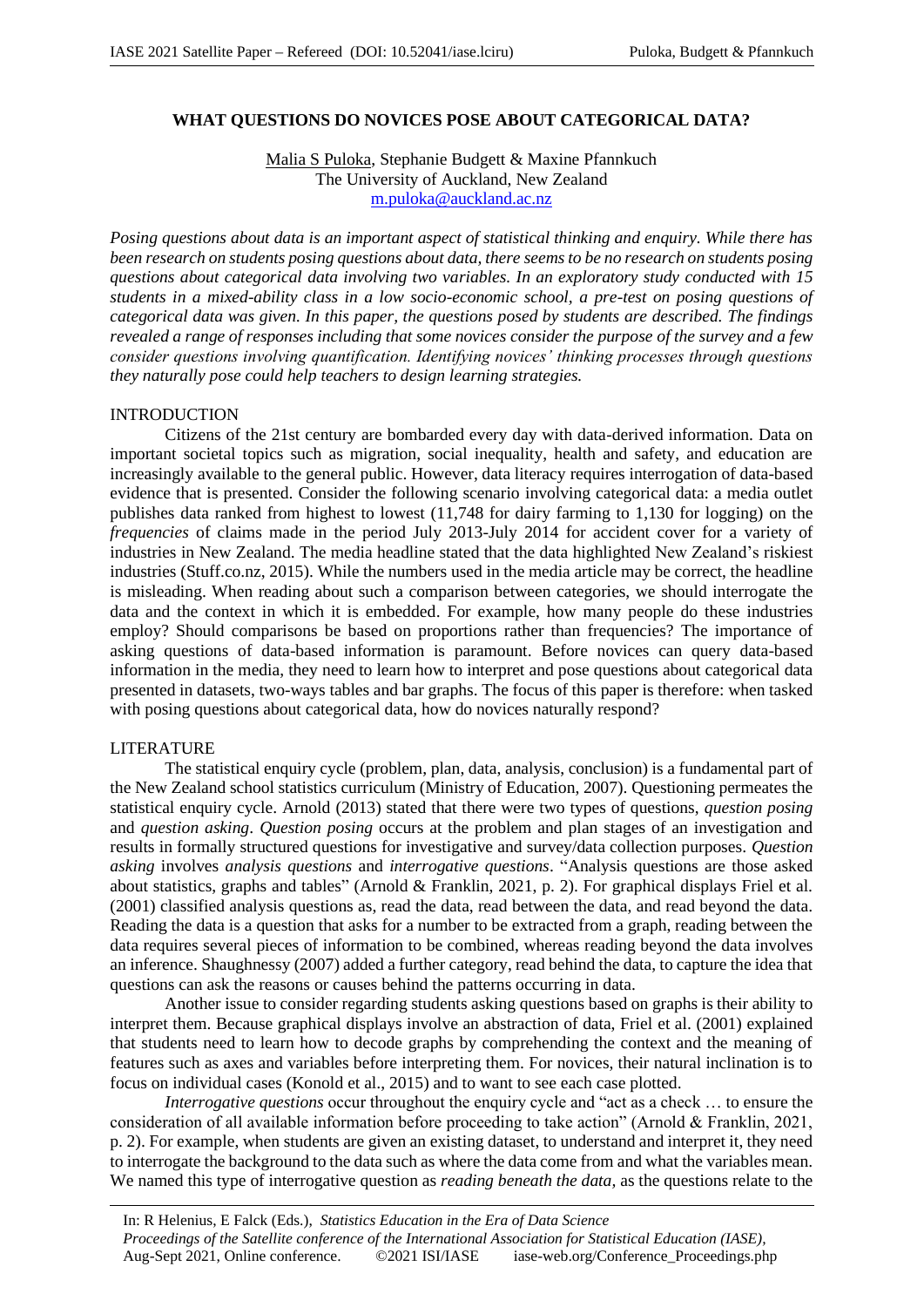foundations on which the data source sits. Thus, we added a fifth category, *reading beneath the data*, to Friel et al.'s (2001) classification scheme. Once students have interrogated the dataset, to investigate and explore the data, the next step is to pose an investigative question, but again they need to interrogate, for example, whether the question posed can be answered with the available data.

Despite the need for students to learn how to effectively use question *posing* and *asking* during the enquiry cycle, there is very limited research on student *question asking* for graphs and two-way tables, as researchers (e.g., Böcherer-Linder et al., 2016; Watson & Callingham, 2014) typically give students questions to answer and analyse their responses. Furthermore, Budgett and Puloka (2019), in a pilot study on undergraduate students, and Puloka and Pfannkuch (2018), in a study on 17-18-year-old school students, found that students had difficulty articulating analysis questions for categorical data in datasets, two-way tables and their corresponding bar graphs. With regard to students being given datasets, Arnold and Franklin (2021) stated that students, with appropriate teaching interventions, could learn how to pose investigative questions. However, research has focused on summary, comparison and relationship *investigative questions*, not on association-type investigative questions and *question asking* about two categorical variables.

#### METHODOLOGY

#### *Participants and data collection*

The data that forms the basis of this paper comes from an exploratory study conducted in a mixed-ability Year 9 class (13-14 year-olds) in a low socio-economic school in Auckland, New Zealand. The study was conducted over a period of three weeks and involved a pre-test, a teaching intervention, and a post-test. The entire Year 9 class participated in the study activities and the students had no prior knowledge or experience of working with datasets or posing statistical questions about data. Of this Year 9 class, 15 students (three females and 12 males) of Pasifika and Māori ethnicities gave consent for their data to be collected and completed the pre-test. The data presented in this paper is based on the written responses to three pre-test tasks. The following research question was established to guide this study:

*What types of questions do Year 9 students naturally ask when given three different representations of categorical data?*

### *Tasks*

The pre-test took about 50 minutes to complete. The first three tasks (Tasks A, B and C) of the pre-test involved asking students to pose questions about the categorical data presented in a dataset, a two-way table and bar graphs respectively (see Figure 1). One task was given at a time to complete. Once a student has finished, their script was collected before they received the next task.

Prior to students sitting the pre-test, they were briefed on what the pre-test tasks were about. The students were told that they would be presented with tasks involving data that they would use to complete the tasks. When asked if they had seen statistical data before, they responded by referring to internet data and mentioning words such as megabytes. The researcher, the first author, then explained what statistical data was and the meaning of some of the statistical terms used in the tasks such as the term survey. The data used in the pre-test were taken from Census@School (https://new.censusatschool.org.nz/), a biennial online survey for Year 3 to Year 13 school students in New Zealand. A random sample was drawn from the Census@School database (Figure 1a), with selected variables used in the tasks. The selected data was used without alteration in Tasks A and C. However, for the purposes of understanding students' reasoning, the numbers in the two-way table for Task B (Figure 1b) were modified.

Because of the students' lack of familiarity with datasets, the researcher used the rows of the dataset snippet (Figure 1a) to describe several survey respondents' characteristics, explaining the variables, and how they were recorded. Task A asked the students to pose six questions about the data in the dataset (Figure 1a); Task B asked the students to pose three questions about the data in the twoway table (Figure 1b); and Task C asked the students to pose three questions about the data in the bar graphs (Figure 1c). A prompt, "I wonder…", was stated in each task to help the students form their question should they need, so they could either write a question or an 'I wonder' statement. In total, each student had the opportunity to pose up to 12 questions across the three tasks.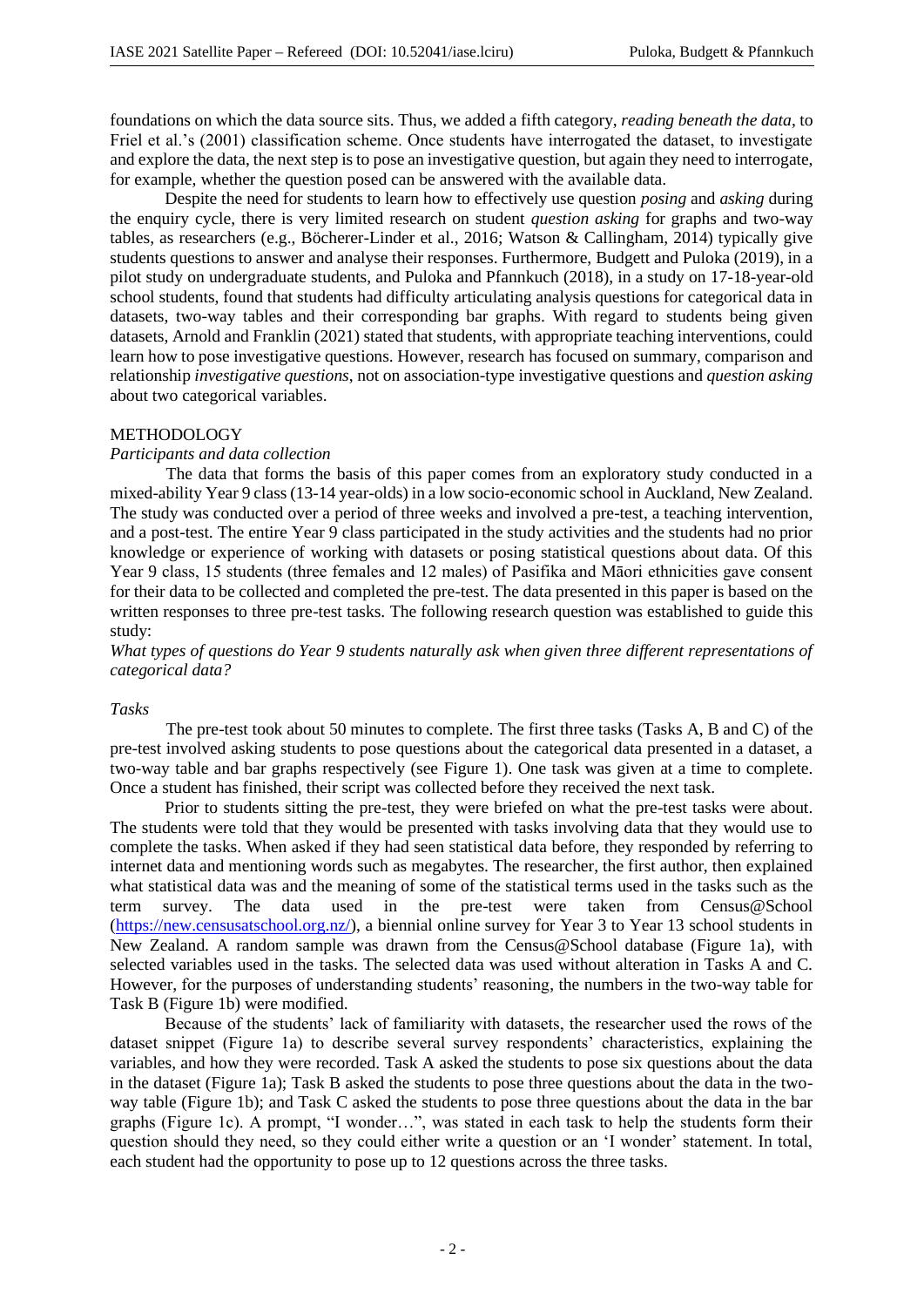┑

| Social media<br>Pasifika<br><b>Basketball</b><br>Other<br>Yes<br>two<br>right<br>motor<br>other<br>Other<br>none or very little Auckland<br>Asian<br>Social media<br>No<br>two<br>right<br>bus<br>home<br>Other<br><b>iPhone</b><br>none or very little Auckland<br><b>NZ Euro</b><br>Other<br>128 boy<br>Yes<br>left<br>walk<br>home<br>Other<br><b>IPhone</b><br>some or a lot<br>one<br>129 boy<br>Yes<br>Maori<br>right<br>bus<br>home<br><b>Basketball</b><br><b>iPhone</b><br>Social media<br>one<br>some or a lot<br>130 girl<br>Yes<br>Pasifika<br>more than two<br>right<br>walk<br>home<br>Other<br>Other<br>Sending txt, SMS or other instant messages some or a lot<br>131 girl<br>Yes<br><b>NZ Euro</b><br>right<br><b>Netball</b><br><b>iPhone</b><br>Sending txt, SMS or other instant messages some or a lot<br>Waikato<br>one<br>motor<br>home<br>132 girl<br>Yes<br><b>NZ Euro</b><br>right<br>Other<br><b>IPhone</b><br><b>Listening to music</b><br>Canterbur<br>two<br>bus<br>home<br>some or a lot<br>133 boy<br>Yes<br><b>NZ Euro</b><br>right<br>Other<br>Samsung<br>Canterbur<br>one<br>bus<br>home<br>Other<br>some or a lot<br>134 girl<br>Yes<br>Asian<br>right<br>Other<br>Social media<br>two<br>motor<br>tuckshop<br><b>iPhone</b><br>none or very little<br><b>135 boy</b><br>Yes<br><b>NZ Euro</b><br>right<br>Other<br>Social media<br>one<br>motor<br>none<br>Samsung<br>some or a lot<br><b>136 boy</b><br><b>NZ Euro</b><br>right<br>Other<br>Samsung<br>Other<br>Yes<br>one<br>walk<br>home<br>some or a lot<br>Task A: A snippet of the dataset<br>(a)<br>Girls<br><b>Total</b><br><b>Boys</b><br><b>Pressure</b><br>None or very little<br>15<br>60<br>75<br>15<br>20<br>35<br>Some or a lot<br>30<br>80<br>110<br><b>Total</b><br>(b) Task B: A two-way table of Gender vs Homework Pressure<br>180<br>150<br>200<br>130<br>150<br>100<br>80<br>100<br>60<br>50<br>30<br>50<br>$\mathbf{0}$<br>$\mathbf{0}$<br>NZ born<br>Number of language<br>$\blacksquare$ two $\blacksquare$ more than two<br>$Yes$ No<br>one<br>150<br>150<br>120<br>120<br>100<br>100<br>50<br>50<br>50<br>50<br>30<br>30<br>20<br>20<br>10<br>10<br>10<br>10<br>$\mathbf{0}$<br>$\mathbf{0}$<br>more than two<br>one<br>two<br>Yes<br>No<br>$Yes$ No<br>$\blacksquare$ one $\blacksquare$ two $\blacksquare$ more than two | gender                     | <b>NZ born</b> | <b>Ethnicty</b> | languages | handed | travel | lunch | sport          | celltype      | celluse |  |  | pressure      | region          |
|---------------------------------------------------------------------------------------------------------------------------------------------------------------------------------------------------------------------------------------------------------------------------------------------------------------------------------------------------------------------------------------------------------------------------------------------------------------------------------------------------------------------------------------------------------------------------------------------------------------------------------------------------------------------------------------------------------------------------------------------------------------------------------------------------------------------------------------------------------------------------------------------------------------------------------------------------------------------------------------------------------------------------------------------------------------------------------------------------------------------------------------------------------------------------------------------------------------------------------------------------------------------------------------------------------------------------------------------------------------------------------------------------------------------------------------------------------------------------------------------------------------------------------------------------------------------------------------------------------------------------------------------------------------------------------------------------------------------------------------------------------------------------------------------------------------------------------------------------------------------------------------------------------------------------------------------------------------------------------------------------------------------------------------------------------------------------------------------------------------------------------------------------------------------------------------------------------------------------------------------------------------------------------------------------------------------------------------------|----------------------------|----------------|-----------------|-----------|--------|--------|-------|----------------|---------------|---------|--|--|---------------|-----------------|
|                                                                                                                                                                                                                                                                                                                                                                                                                                                                                                                                                                                                                                                                                                                                                                                                                                                                                                                                                                                                                                                                                                                                                                                                                                                                                                                                                                                                                                                                                                                                                                                                                                                                                                                                                                                                                                                                                                                                                                                                                                                                                                                                                                                                                                                                                                                                             | 125 girl<br><b>126 boy</b> | Yes            | <b>NZ Euro</b>  | one       | ambi   | motor  | home  | <b>Netball</b> | <b>iPhone</b> |         |  |  | some or a lot | Canterbur       |
|                                                                                                                                                                                                                                                                                                                                                                                                                                                                                                                                                                                                                                                                                                                                                                                                                                                                                                                                                                                                                                                                                                                                                                                                                                                                                                                                                                                                                                                                                                                                                                                                                                                                                                                                                                                                                                                                                                                                                                                                                                                                                                                                                                                                                                                                                                                                             | 127 girl                   |                |                 |           |        |        |       |                |               |         |  |  |               |                 |
|                                                                                                                                                                                                                                                                                                                                                                                                                                                                                                                                                                                                                                                                                                                                                                                                                                                                                                                                                                                                                                                                                                                                                                                                                                                                                                                                                                                                                                                                                                                                                                                                                                                                                                                                                                                                                                                                                                                                                                                                                                                                                                                                                                                                                                                                                                                                             |                            |                |                 |           |        |        |       |                |               |         |  |  |               | Canterbur       |
|                                                                                                                                                                                                                                                                                                                                                                                                                                                                                                                                                                                                                                                                                                                                                                                                                                                                                                                                                                                                                                                                                                                                                                                                                                                                                                                                                                                                                                                                                                                                                                                                                                                                                                                                                                                                                                                                                                                                                                                                                                                                                                                                                                                                                                                                                                                                             |                            |                |                 |           |        |        |       |                |               |         |  |  |               | Canterbur       |
|                                                                                                                                                                                                                                                                                                                                                                                                                                                                                                                                                                                                                                                                                                                                                                                                                                                                                                                                                                                                                                                                                                                                                                                                                                                                                                                                                                                                                                                                                                                                                                                                                                                                                                                                                                                                                                                                                                                                                                                                                                                                                                                                                                                                                                                                                                                                             |                            |                |                 |           |        |        |       |                |               |         |  |  |               | Otago           |
|                                                                                                                                                                                                                                                                                                                                                                                                                                                                                                                                                                                                                                                                                                                                                                                                                                                                                                                                                                                                                                                                                                                                                                                                                                                                                                                                                                                                                                                                                                                                                                                                                                                                                                                                                                                                                                                                                                                                                                                                                                                                                                                                                                                                                                                                                                                                             |                            |                |                 |           |        |        |       |                |               |         |  |  |               |                 |
|                                                                                                                                                                                                                                                                                                                                                                                                                                                                                                                                                                                                                                                                                                                                                                                                                                                                                                                                                                                                                                                                                                                                                                                                                                                                                                                                                                                                                                                                                                                                                                                                                                                                                                                                                                                                                                                                                                                                                                                                                                                                                                                                                                                                                                                                                                                                             |                            |                |                 |           |        |        |       |                |               |         |  |  |               |                 |
|                                                                                                                                                                                                                                                                                                                                                                                                                                                                                                                                                                                                                                                                                                                                                                                                                                                                                                                                                                                                                                                                                                                                                                                                                                                                                                                                                                                                                                                                                                                                                                                                                                                                                                                                                                                                                                                                                                                                                                                                                                                                                                                                                                                                                                                                                                                                             |                            |                |                 |           |        |        |       |                |               |         |  |  |               | <b>Auckland</b> |
|                                                                                                                                                                                                                                                                                                                                                                                                                                                                                                                                                                                                                                                                                                                                                                                                                                                                                                                                                                                                                                                                                                                                                                                                                                                                                                                                                                                                                                                                                                                                                                                                                                                                                                                                                                                                                                                                                                                                                                                                                                                                                                                                                                                                                                                                                                                                             |                            |                |                 |           |        |        |       |                |               |         |  |  |               | Auckland        |
|                                                                                                                                                                                                                                                                                                                                                                                                                                                                                                                                                                                                                                                                                                                                                                                                                                                                                                                                                                                                                                                                                                                                                                                                                                                                                                                                                                                                                                                                                                                                                                                                                                                                                                                                                                                                                                                                                                                                                                                                                                                                                                                                                                                                                                                                                                                                             |                            |                |                 |           |        |        |       |                |               |         |  |  |               | Otago           |
|                                                                                                                                                                                                                                                                                                                                                                                                                                                                                                                                                                                                                                                                                                                                                                                                                                                                                                                                                                                                                                                                                                                                                                                                                                                                                                                                                                                                                                                                                                                                                                                                                                                                                                                                                                                                                                                                                                                                                                                                                                                                                                                                                                                                                                                                                                                                             |                            |                |                 |           |        |        |       |                |               |         |  |  |               |                 |
|                                                                                                                                                                                                                                                                                                                                                                                                                                                                                                                                                                                                                                                                                                                                                                                                                                                                                                                                                                                                                                                                                                                                                                                                                                                                                                                                                                                                                                                                                                                                                                                                                                                                                                                                                                                                                                                                                                                                                                                                                                                                                                                                                                                                                                                                                                                                             |                            |                |                 |           |        |        |       |                |               |         |  |  |               |                 |
|                                                                                                                                                                                                                                                                                                                                                                                                                                                                                                                                                                                                                                                                                                                                                                                                                                                                                                                                                                                                                                                                                                                                                                                                                                                                                                                                                                                                                                                                                                                                                                                                                                                                                                                                                                                                                                                                                                                                                                                                                                                                                                                                                                                                                                                                                                                                             |                            |                |                 |           |        |        |       |                |               |         |  |  |               |                 |
|                                                                                                                                                                                                                                                                                                                                                                                                                                                                                                                                                                                                                                                                                                                                                                                                                                                                                                                                                                                                                                                                                                                                                                                                                                                                                                                                                                                                                                                                                                                                                                                                                                                                                                                                                                                                                                                                                                                                                                                                                                                                                                                                                                                                                                                                                                                                             |                            |                |                 |           |        |        |       |                |               |         |  |  |               |                 |
|                                                                                                                                                                                                                                                                                                                                                                                                                                                                                                                                                                                                                                                                                                                                                                                                                                                                                                                                                                                                                                                                                                                                                                                                                                                                                                                                                                                                                                                                                                                                                                                                                                                                                                                                                                                                                                                                                                                                                                                                                                                                                                                                                                                                                                                                                                                                             |                            |                |                 |           |        |        |       |                |               |         |  |  |               |                 |
|                                                                                                                                                                                                                                                                                                                                                                                                                                                                                                                                                                                                                                                                                                                                                                                                                                                                                                                                                                                                                                                                                                                                                                                                                                                                                                                                                                                                                                                                                                                                                                                                                                                                                                                                                                                                                                                                                                                                                                                                                                                                                                                                                                                                                                                                                                                                             |                            |                |                 |           |        |        |       |                |               |         |  |  |               |                 |
|                                                                                                                                                                                                                                                                                                                                                                                                                                                                                                                                                                                                                                                                                                                                                                                                                                                                                                                                                                                                                                                                                                                                                                                                                                                                                                                                                                                                                                                                                                                                                                                                                                                                                                                                                                                                                                                                                                                                                                                                                                                                                                                                                                                                                                                                                                                                             |                            |                |                 |           |        |        |       |                |               |         |  |  |               |                 |
|                                                                                                                                                                                                                                                                                                                                                                                                                                                                                                                                                                                                                                                                                                                                                                                                                                                                                                                                                                                                                                                                                                                                                                                                                                                                                                                                                                                                                                                                                                                                                                                                                                                                                                                                                                                                                                                                                                                                                                                                                                                                                                                                                                                                                                                                                                                                             |                            |                |                 |           |        |        |       |                |               |         |  |  |               |                 |
|                                                                                                                                                                                                                                                                                                                                                                                                                                                                                                                                                                                                                                                                                                                                                                                                                                                                                                                                                                                                                                                                                                                                                                                                                                                                                                                                                                                                                                                                                                                                                                                                                                                                                                                                                                                                                                                                                                                                                                                                                                                                                                                                                                                                                                                                                                                                             |                            |                |                 |           |        |        |       |                |               |         |  |  |               |                 |
|                                                                                                                                                                                                                                                                                                                                                                                                                                                                                                                                                                                                                                                                                                                                                                                                                                                                                                                                                                                                                                                                                                                                                                                                                                                                                                                                                                                                                                                                                                                                                                                                                                                                                                                                                                                                                                                                                                                                                                                                                                                                                                                                                                                                                                                                                                                                             |                            |                |                 |           |        |        |       |                |               |         |  |  |               |                 |
|                                                                                                                                                                                                                                                                                                                                                                                                                                                                                                                                                                                                                                                                                                                                                                                                                                                                                                                                                                                                                                                                                                                                                                                                                                                                                                                                                                                                                                                                                                                                                                                                                                                                                                                                                                                                                                                                                                                                                                                                                                                                                                                                                                                                                                                                                                                                             |                            |                |                 |           |        |        |       |                |               |         |  |  |               |                 |
|                                                                                                                                                                                                                                                                                                                                                                                                                                                                                                                                                                                                                                                                                                                                                                                                                                                                                                                                                                                                                                                                                                                                                                                                                                                                                                                                                                                                                                                                                                                                                                                                                                                                                                                                                                                                                                                                                                                                                                                                                                                                                                                                                                                                                                                                                                                                             |                            |                |                 |           |        |        |       |                |               |         |  |  |               |                 |
|                                                                                                                                                                                                                                                                                                                                                                                                                                                                                                                                                                                                                                                                                                                                                                                                                                                                                                                                                                                                                                                                                                                                                                                                                                                                                                                                                                                                                                                                                                                                                                                                                                                                                                                                                                                                                                                                                                                                                                                                                                                                                                                                                                                                                                                                                                                                             |                            |                |                 |           |        |        |       |                |               |         |  |  |               |                 |
|                                                                                                                                                                                                                                                                                                                                                                                                                                                                                                                                                                                                                                                                                                                                                                                                                                                                                                                                                                                                                                                                                                                                                                                                                                                                                                                                                                                                                                                                                                                                                                                                                                                                                                                                                                                                                                                                                                                                                                                                                                                                                                                                                                                                                                                                                                                                             |                            |                |                 |           |        |        |       |                |               |         |  |  |               |                 |
|                                                                                                                                                                                                                                                                                                                                                                                                                                                                                                                                                                                                                                                                                                                                                                                                                                                                                                                                                                                                                                                                                                                                                                                                                                                                                                                                                                                                                                                                                                                                                                                                                                                                                                                                                                                                                                                                                                                                                                                                                                                                                                                                                                                                                                                                                                                                             |                            |                |                 |           |        |        |       |                |               |         |  |  |               |                 |
|                                                                                                                                                                                                                                                                                                                                                                                                                                                                                                                                                                                                                                                                                                                                                                                                                                                                                                                                                                                                                                                                                                                                                                                                                                                                                                                                                                                                                                                                                                                                                                                                                                                                                                                                                                                                                                                                                                                                                                                                                                                                                                                                                                                                                                                                                                                                             |                            |                |                 |           |        |        |       |                |               |         |  |  |               |                 |
|                                                                                                                                                                                                                                                                                                                                                                                                                                                                                                                                                                                                                                                                                                                                                                                                                                                                                                                                                                                                                                                                                                                                                                                                                                                                                                                                                                                                                                                                                                                                                                                                                                                                                                                                                                                                                                                                                                                                                                                                                                                                                                                                                                                                                                                                                                                                             |                            |                |                 |           |        |        |       |                |               |         |  |  |               |                 |
|                                                                                                                                                                                                                                                                                                                                                                                                                                                                                                                                                                                                                                                                                                                                                                                                                                                                                                                                                                                                                                                                                                                                                                                                                                                                                                                                                                                                                                                                                                                                                                                                                                                                                                                                                                                                                                                                                                                                                                                                                                                                                                                                                                                                                                                                                                                                             |                            |                |                 |           |        |        |       |                |               |         |  |  |               |                 |
|                                                                                                                                                                                                                                                                                                                                                                                                                                                                                                                                                                                                                                                                                                                                                                                                                                                                                                                                                                                                                                                                                                                                                                                                                                                                                                                                                                                                                                                                                                                                                                                                                                                                                                                                                                                                                                                                                                                                                                                                                                                                                                                                                                                                                                                                                                                                             |                            |                |                 |           |        |        |       |                |               |         |  |  |               |                 |
|                                                                                                                                                                                                                                                                                                                                                                                                                                                                                                                                                                                                                                                                                                                                                                                                                                                                                                                                                                                                                                                                                                                                                                                                                                                                                                                                                                                                                                                                                                                                                                                                                                                                                                                                                                                                                                                                                                                                                                                                                                                                                                                                                                                                                                                                                                                                             |                            |                |                 |           |        |        |       |                |               |         |  |  |               |                 |
|                                                                                                                                                                                                                                                                                                                                                                                                                                                                                                                                                                                                                                                                                                                                                                                                                                                                                                                                                                                                                                                                                                                                                                                                                                                                                                                                                                                                                                                                                                                                                                                                                                                                                                                                                                                                                                                                                                                                                                                                                                                                                                                                                                                                                                                                                                                                             |                            |                |                 |           |        |        |       |                |               |         |  |  |               |                 |
|                                                                                                                                                                                                                                                                                                                                                                                                                                                                                                                                                                                                                                                                                                                                                                                                                                                                                                                                                                                                                                                                                                                                                                                                                                                                                                                                                                                                                                                                                                                                                                                                                                                                                                                                                                                                                                                                                                                                                                                                                                                                                                                                                                                                                                                                                                                                             |                            |                |                 |           |        |        |       |                |               |         |  |  |               |                 |
|                                                                                                                                                                                                                                                                                                                                                                                                                                                                                                                                                                                                                                                                                                                                                                                                                                                                                                                                                                                                                                                                                                                                                                                                                                                                                                                                                                                                                                                                                                                                                                                                                                                                                                                                                                                                                                                                                                                                                                                                                                                                                                                                                                                                                                                                                                                                             |                            |                |                 |           |        |        |       |                |               |         |  |  |               |                 |
|                                                                                                                                                                                                                                                                                                                                                                                                                                                                                                                                                                                                                                                                                                                                                                                                                                                                                                                                                                                                                                                                                                                                                                                                                                                                                                                                                                                                                                                                                                                                                                                                                                                                                                                                                                                                                                                                                                                                                                                                                                                                                                                                                                                                                                                                                                                                             |                            |                |                 |           |        |        |       |                |               |         |  |  |               |                 |
|                                                                                                                                                                                                                                                                                                                                                                                                                                                                                                                                                                                                                                                                                                                                                                                                                                                                                                                                                                                                                                                                                                                                                                                                                                                                                                                                                                                                                                                                                                                                                                                                                                                                                                                                                                                                                                                                                                                                                                                                                                                                                                                                                                                                                                                                                                                                             |                            |                |                 |           |        |        |       |                |               |         |  |  |               |                 |
|                                                                                                                                                                                                                                                                                                                                                                                                                                                                                                                                                                                                                                                                                                                                                                                                                                                                                                                                                                                                                                                                                                                                                                                                                                                                                                                                                                                                                                                                                                                                                                                                                                                                                                                                                                                                                                                                                                                                                                                                                                                                                                                                                                                                                                                                                                                                             |                            |                |                 |           |        |        |       |                |               |         |  |  |               |                 |
|                                                                                                                                                                                                                                                                                                                                                                                                                                                                                                                                                                                                                                                                                                                                                                                                                                                                                                                                                                                                                                                                                                                                                                                                                                                                                                                                                                                                                                                                                                                                                                                                                                                                                                                                                                                                                                                                                                                                                                                                                                                                                                                                                                                                                                                                                                                                             |                            |                |                 |           |        |        |       |                |               |         |  |  |               |                 |
|                                                                                                                                                                                                                                                                                                                                                                                                                                                                                                                                                                                                                                                                                                                                                                                                                                                                                                                                                                                                                                                                                                                                                                                                                                                                                                                                                                                                                                                                                                                                                                                                                                                                                                                                                                                                                                                                                                                                                                                                                                                                                                                                                                                                                                                                                                                                             |                            |                |                 |           |        |        |       |                |               |         |  |  |               |                 |
|                                                                                                                                                                                                                                                                                                                                                                                                                                                                                                                                                                                                                                                                                                                                                                                                                                                                                                                                                                                                                                                                                                                                                                                                                                                                                                                                                                                                                                                                                                                                                                                                                                                                                                                                                                                                                                                                                                                                                                                                                                                                                                                                                                                                                                                                                                                                             |                            |                |                 |           |        |        |       |                |               |         |  |  |               |                 |
|                                                                                                                                                                                                                                                                                                                                                                                                                                                                                                                                                                                                                                                                                                                                                                                                                                                                                                                                                                                                                                                                                                                                                                                                                                                                                                                                                                                                                                                                                                                                                                                                                                                                                                                                                                                                                                                                                                                                                                                                                                                                                                                                                                                                                                                                                                                                             |                            |                |                 |           |        |        |       |                |               |         |  |  |               |                 |
|                                                                                                                                                                                                                                                                                                                                                                                                                                                                                                                                                                                                                                                                                                                                                                                                                                                                                                                                                                                                                                                                                                                                                                                                                                                                                                                                                                                                                                                                                                                                                                                                                                                                                                                                                                                                                                                                                                                                                                                                                                                                                                                                                                                                                                                                                                                                             |                            |                |                 |           |        |        |       |                |               |         |  |  |               |                 |
| (c) Task C: Bar graphs of Number of languages spoken vs NZ born                                                                                                                                                                                                                                                                                                                                                                                                                                                                                                                                                                                                                                                                                                                                                                                                                                                                                                                                                                                                                                                                                                                                                                                                                                                                                                                                                                                                                                                                                                                                                                                                                                                                                                                                                                                                                                                                                                                                                                                                                                                                                                                                                                                                                                                                             |                            |                |                 |           |        |        |       |                |               |         |  |  |               |                 |
|                                                                                                                                                                                                                                                                                                                                                                                                                                                                                                                                                                                                                                                                                                                                                                                                                                                                                                                                                                                                                                                                                                                                                                                                                                                                                                                                                                                                                                                                                                                                                                                                                                                                                                                                                                                                                                                                                                                                                                                                                                                                                                                                                                                                                                                                                                                                             |                            |                |                 |           |        |        |       |                |               |         |  |  |               |                 |

# Table 1. Pre-test tasks: Three representations of categorical data

### **RESULTS**

 $\Box$ 

An analysis of the students' written responses to all three tasks revealed four main categories of questions were posed. The definition of each category is discussed below. Table 1 shows the number of questions posed by each student under each category in each task. Within each task, a total of 32 questions were posed for Task A, 25 questions for B and 22 questions for C.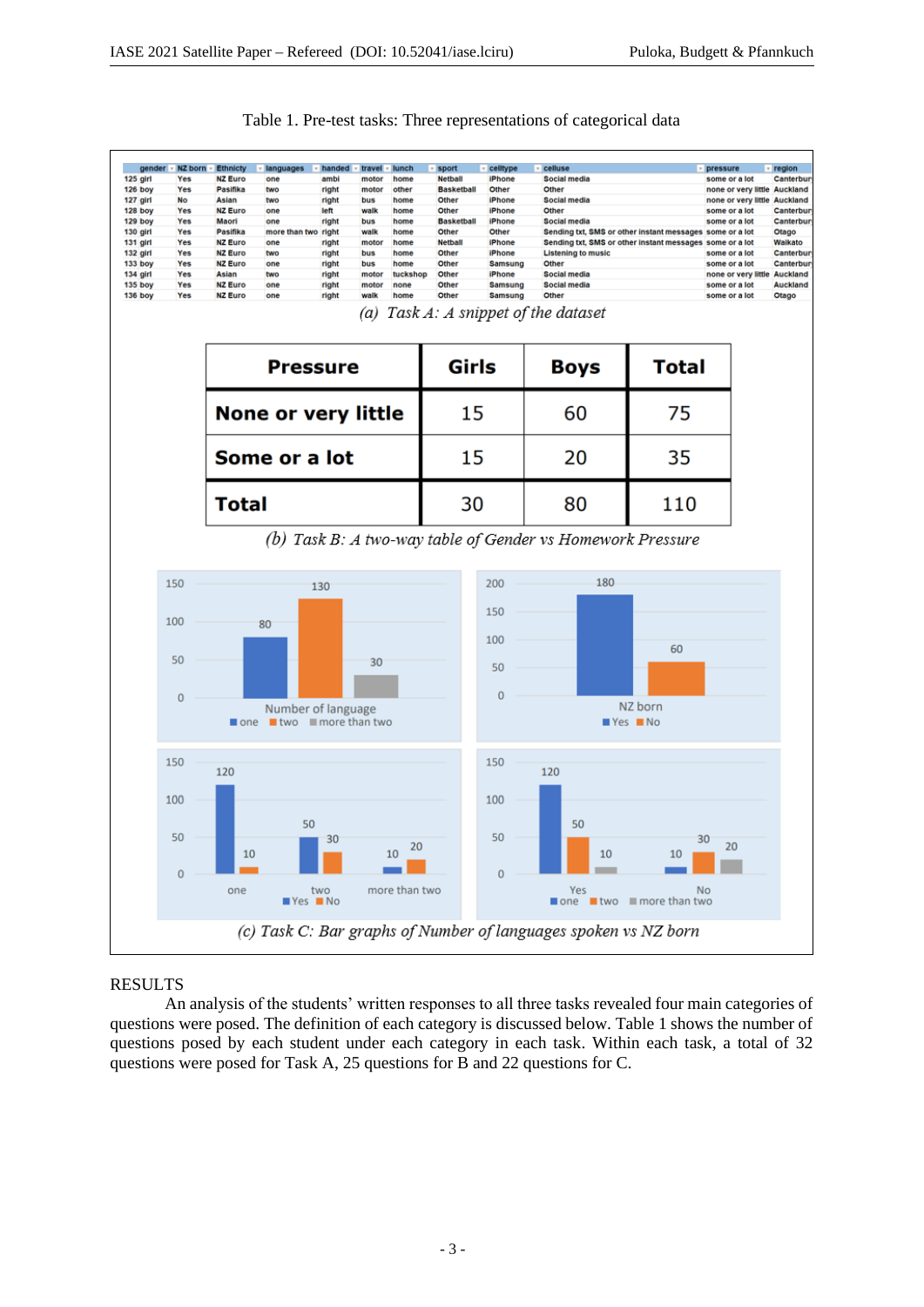|                | <b>Category 1</b><br><b>Task terminology</b> |   |   | <b>Category 2</b><br><b>Survey background</b> |                |                | <b>Category 3</b><br><b>Reasons behind data</b> |                |              | <b>Category 4</b><br>Quantifying |                |                         |                         |
|----------------|----------------------------------------------|---|---|-----------------------------------------------|----------------|----------------|-------------------------------------------------|----------------|--------------|----------------------------------|----------------|-------------------------|-------------------------|
| <b>Student</b> | A                                            | B | C | A                                             | B              | $\mathbf C$    | A                                               | B              | $\mathbf C$  | A                                | B              | $\mathbf C$             | <b>TOTAL</b>            |
| Asa            | 1                                            | ı |   | 1                                             |                | 1              |                                                 | 1              |              |                                  |                |                         | 5                       |
| Cam            |                                              |   |   |                                               | -1             |                |                                                 |                |              |                                  |                |                         |                         |
| Cyd            |                                              |   |   | $\overline{2}$                                | 1              |                |                                                 |                |              | 5                                | $\overline{2}$ | 3                       | 13                      |
| Dax            |                                              |   |   | 1                                             |                | 3              |                                                 |                |              |                                  |                |                         | 5                       |
| Dru            |                                              |   | 1 | $\overline{4}$                                | $\mathbf{1}$   | $\overline{2}$ | 1                                               | $\overline{2}$ |              |                                  |                |                         | 11                      |
| Jay            |                                              |   |   |                                               |                |                |                                                 |                |              |                                  | 1              |                         | 1                       |
| Joe            |                                              |   |   | 3                                             |                | $\overline{2}$ |                                                 | $\overline{2}$ |              |                                  |                |                         | 7                       |
| Kiu            |                                              |   |   |                                               | $\overline{2}$ | $\overline{2}$ |                                                 |                |              |                                  |                |                         | 4                       |
| Mou            |                                              |   |   | 5                                             |                | 3              |                                                 | $\overline{2}$ |              |                                  |                |                         | 10                      |
| Ned            |                                              |   |   |                                               |                |                |                                                 |                |              | 1                                |                |                         | 1                       |
| Nia            |                                              |   |   |                                               |                |                |                                                 |                |              |                                  | 3              | $\mathbf{1}$            | $\overline{\mathbf{4}}$ |
| Pio            |                                              |   |   | 1                                             | $\overline{2}$ | $\overline{2}$ |                                                 |                |              |                                  |                |                         | 5                       |
| Qee            |                                              |   |   | 6                                             |                | 1              |                                                 | $\mathbf{1}$   |              |                                  |                |                         | 8                       |
| Soa            |                                              |   |   |                                               |                |                |                                                 | 1              |              |                                  |                |                         | 1                       |
| Vin            |                                              |   |   | 1                                             | 1              |                |                                                 |                |              |                                  |                |                         | 3                       |
| <b>TOTAL</b>   | 1                                            | 1 | 1 | 24                                            | 8              | 16             | 1                                               | 10             | $\mathbf{1}$ | 6                                | 6              | $\overline{\mathbf{4}}$ | 79                      |
|                |                                              | 3 |   |                                               | 48             |                |                                                 | 12             |              |                                  | 16             |                         |                         |

Table 2. Number of questions posed by each student under each category

Across the three tasks, 15 students posed a total of 79 questions. The number of questions posed by each student ranged from 1 to 13 with an average of about 5 questions posed per student, out of a possible 12 questions that they could have posed. Notably, Cyd posed a total of 13 questions, seven in Task A and three each for Tasks B and C. However, it appears that most of these students were not aware of how to ask questions of the data given.

### *Category 1 Questions: Understanding task terminology*

Although only three written questions in Category 1 were posed by two students, students had many questions prior to sitting the pre-test about the tasks and terminology used including the meaning of the word "data." During the pre-test some students continued to ask the meaning of words such as proportion. Therefore, it was decided to include *Understanding the task and the terminology used* as a separate category. For example, for Task A (Figure 1a), Asa posed the question, "What is data?" Understanding what it meant to pose questions about data was also problematic, with Asa asking "Why is it called homework?" for Task B (Figure 1b) and Dru querying, "Do you have to answer the question?" for Task C (Figure 1c).

#### *Category 2 Questions: Background to the survey*

A total of 48 questions were posed by 11 students in relation to the background to the survey and individuals surveyed. The preponderance of questions posed in this category compared to the other categories shows that these students were naturally interested in finding out more about each student or the students surveyed and understanding what the variables meant and why the survey was conducted. Sixteen questions focussed on (a) the purpose of the survey, (b) ethical issues, and (c) practical considerations. That is, the questions were delving *beneath the data* collected. Respective written examples are:

Qee (Task A): I would like to know what this [the survey] is for? (a) I wonder if these people felt uncomfortable sharing this data. (b)

Vin (Task A): How long does it [the survey] take? (c)

Notably, Qee was the only student concerned about ethical issues and posed four questions about this aspect. Thirty-two questions were in relation to the individuals surveyed or individual cases through students wanting to know more information about them: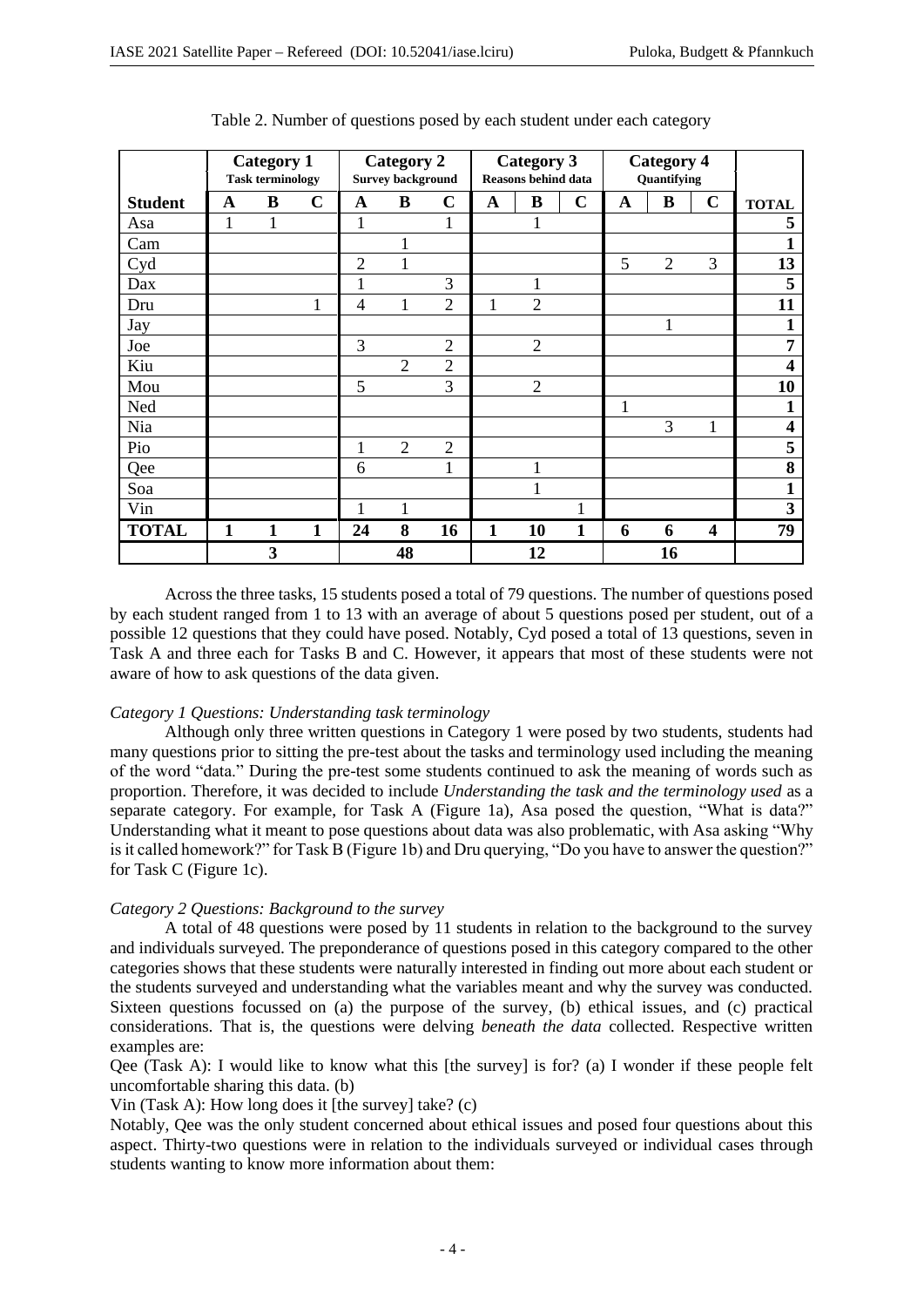Joe (Task A): I wonder if 127 and 128 [row numbers of students] play the same sports (as both 127 and 128 recorded Other for Sport).

Mou (Task A): I wonder what social media they use.

Dru (Task B): What homework do they receive?

Mou (Task C): How many students were Islanders?

These are questions that cannot be answered with the available data that was given for the task.

### *Category 3 Questions: Reasoning behind the data*

In Category 3 eight students seemed to be reading, decoding or interpreting the raw data, which led them to reason *behind the data* through wondering or making recommendations about the situation. For example, in Task B, Soa appeared to interpret from the data that girls were feeling less pressure than boys to do homework as she stated, "I wonder why girls don't get as pressured than boys." Vin seemed to have decoded and interpreted the data in Task C as showing that not many students speak more than one language as the question he posed recommended that: "there should be more kids that speak more than one language." Dru for Task A wrote, "I wonder if our school can or have the same data as this table", which seems to suggest he was wondering whether their school would produce similar data. The questions posed are similar to the responses expected when *reading behind the data*.

#### *Category 4 Questions: Quantifying*

Four of the 15 students posed quantifying questions with Cyd posing 10 of the 16 questions in this category. We considered the questions posed in Category 4 as statistical analysis questions because they captured questions that invite responders to *read the data* or *read between the data* when interpreting graph displays. Furthermore, the questions involved asking about frequencies rather than proportions. All questions used the words "how many" and involved (a) finding a total, (b) extracting a number from one variable, or extracting two numbers from two variables and finding the (c) sum, (d) joint sum, or (e) difference. Respective examples are:

Cyd (Task A): How many students in total were surveyed? (a)

Cyd (Task C): How many students can only speak two languages? (b)

Cyd (Task A): How many languages does Pasifika and Asian students speak? (c)

Ned (Task A): I wonder how many boys that can make their own lunch at home. (d)

Nia (Task C): How many more students were born in NZ than born elsewhere? (e)

Jay (Task B): How many more boys were there than girls? (e)

Although these students would have experienced answering questions about bar graphs they did not seem to be able to create questions apart from Cyd and perhaps Nia.

#### DISCUSSION

The focus of this small exploratory study was on learning about the types of questions novice students posed about categorical data involving three different representations. The findings suggested there were four distinct categories, namely, (1) understanding task terminology, (2) background to the survey, (3) reasoning behind the data, and (4) quantifying.

Contextual knowledge is an integral part of statistical thinking and needs to be drawn upon throughout the statistical enquiry cycle. The findings in Category 2 and 3 indicated that these students had many questions about contextual aspects. That is, they were attempting to understand issues related to the conduct of the survey, what individuals surveyed meant when they gave a certain response and why the data suggested a particular finding. About 40% of the total number of questions posed were related to an individual case perspective, which is not surprising in cognisance of Konold et al.'s (2015) research that found students initially focus on individual cases when learning to plot data. The propensity of almost 50% of these students to ask about the purpose of the survey and other issues suggests there is a good foundation on which to build, as querying the source of the data is the first question that should always be asked (Arnold & Franklin, 2021).

Category 1 questions, which also occurred before and during the pre-test, suggest that learning strategies need to focus on the language of statistics. In Category 4, only about 20% of the students attempted to pose a question involving quantification, indicating that asking analysis questions was not part of their repertoire. Furthermore, the average of five questions per student out of a possible 12 and the quality of students' responses suggest that posing questions about data, interrogating data or